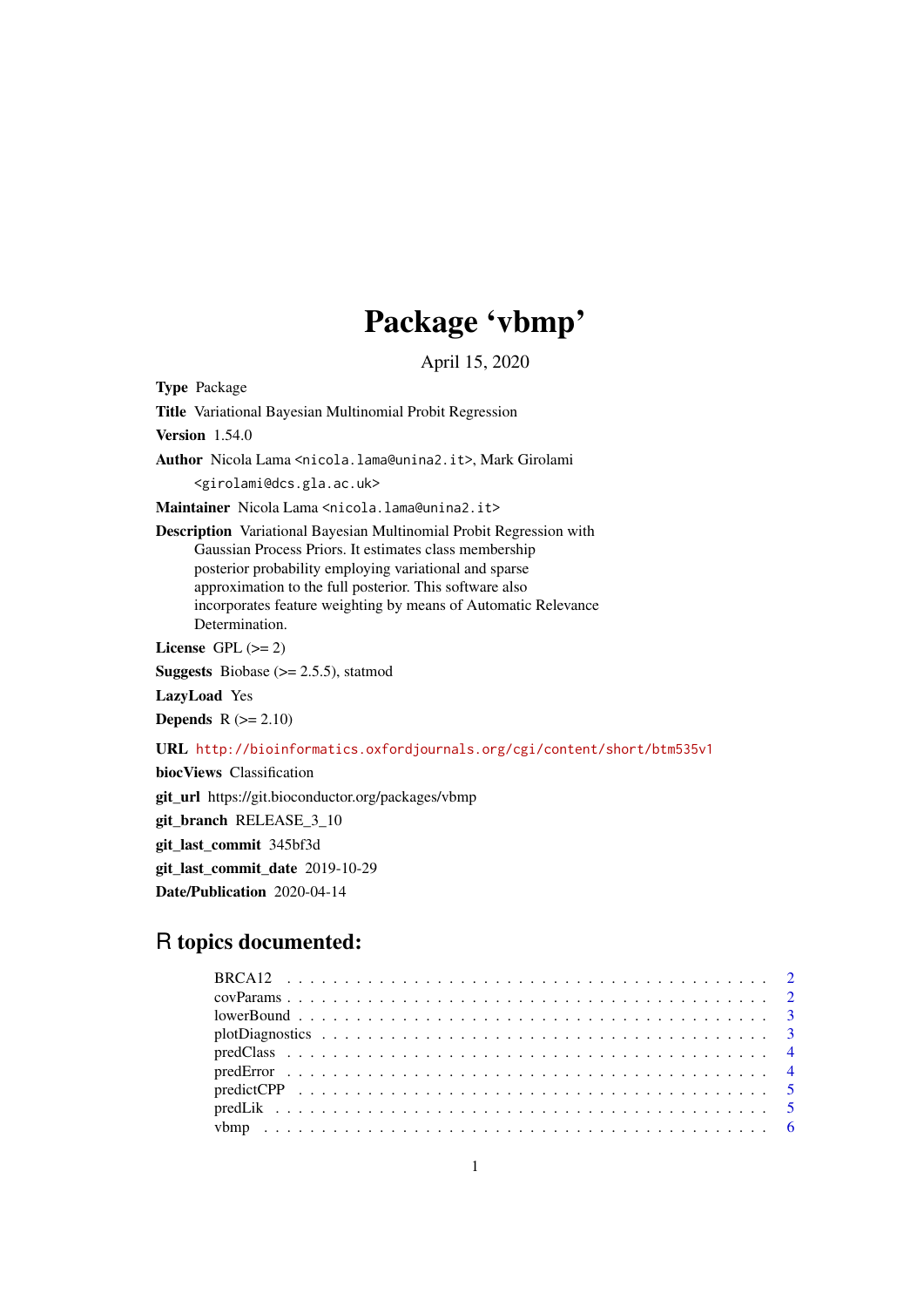#### <span id="page-1-0"></span> $\blacksquare$

### Description

This data set gives the gene expression values of 30 breast cancer patients. Short-term primary fibroblast cultures were established from skin biopsies from 10 BRCA1 and 10 BRCA2 mutation carriers and 10 controls.

#### Usage

BRCA12

#### Format

ExpressionSet object containing 8080 genes x 30 pts. Case and controls are specified in Target.class of phenoData.

# Source

The Institute of Cancer Research, Sutton, Surrey, UK

#### References

Zsofia Kote-Jarai et al. *Accurate Prediction of BRCA1 and BRCA2 Heterozygous Genotype Using Expression Profiling after Induced DNA Damage*, Clin Cancer Res 2006;12(13)

<span id="page-1-1"></span>covParams *VBMP covariance functions parameters*

### Description

Returns the value of the covariance functions parameters (theta).

#### Usage

```
covParams(obj)
```
# Arguments

obj an object inheriting from class VBMP.obj, usually the result of a call to vbmp

# See Also

See Also as [vbmp](#page-5-1)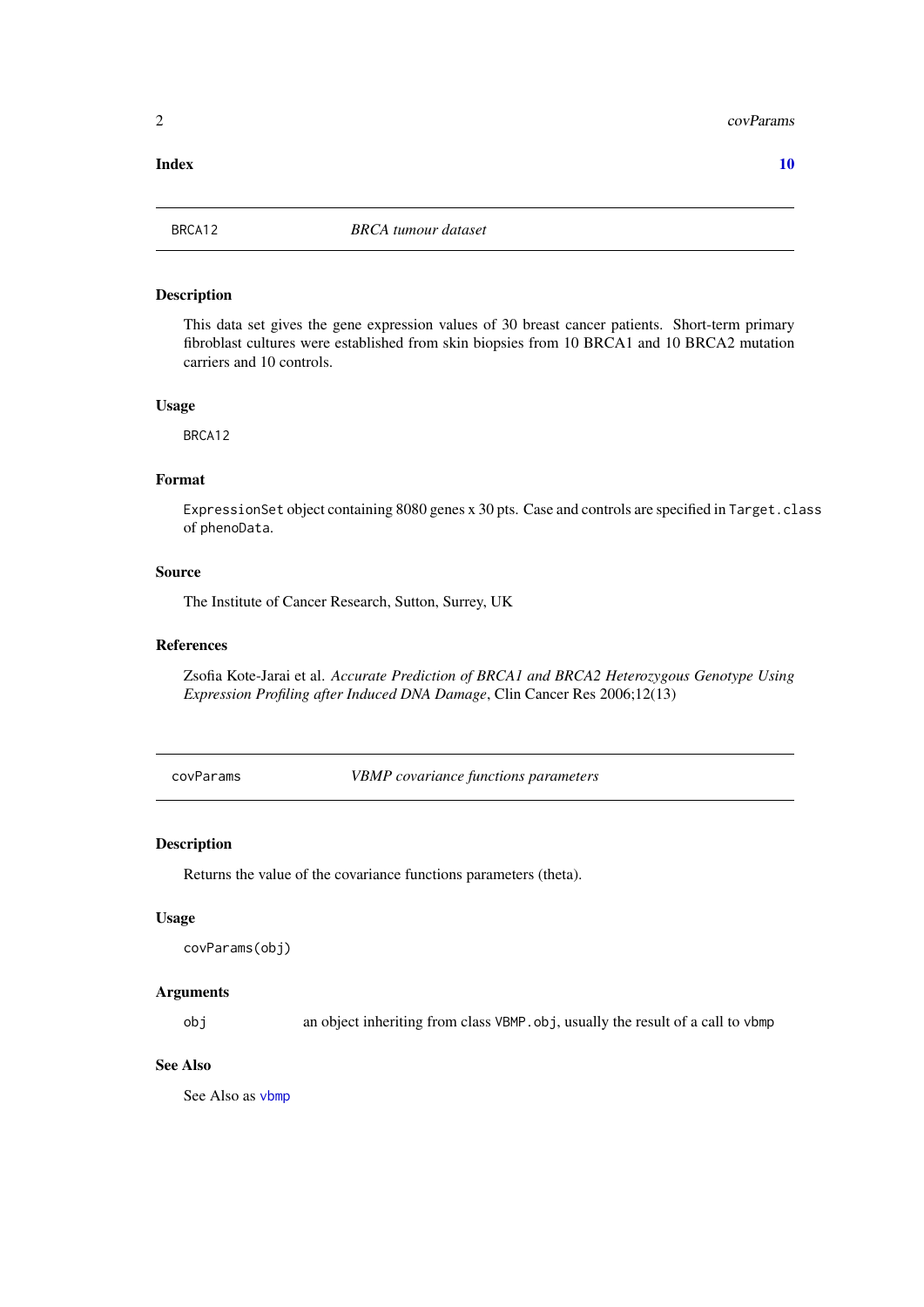<span id="page-2-1"></span><span id="page-2-0"></span>

Returns the lower bound estimates for the VBMP fitted model.

# Usage

lowerBound(obj)

# Arguments

obj an object inheriting from class VBMP.obj, usually the result of a call to vbmp

### See Also

See Also as [vbmp](#page-5-1)

plotDiagnostics *VBMP covariance diagnostics plot*

# Description

plot the evolution of convergence diagnostics: lower-bound, predictive likelihood, out-of-bound test error and theta params (when inferred)

#### Usage

```
plotDiagnostics(obj)
```
# Arguments

obj an object inheriting from class VBMP.obj, usually the result of a call to vbmp

# See Also

See Also as [vbmp](#page-5-1)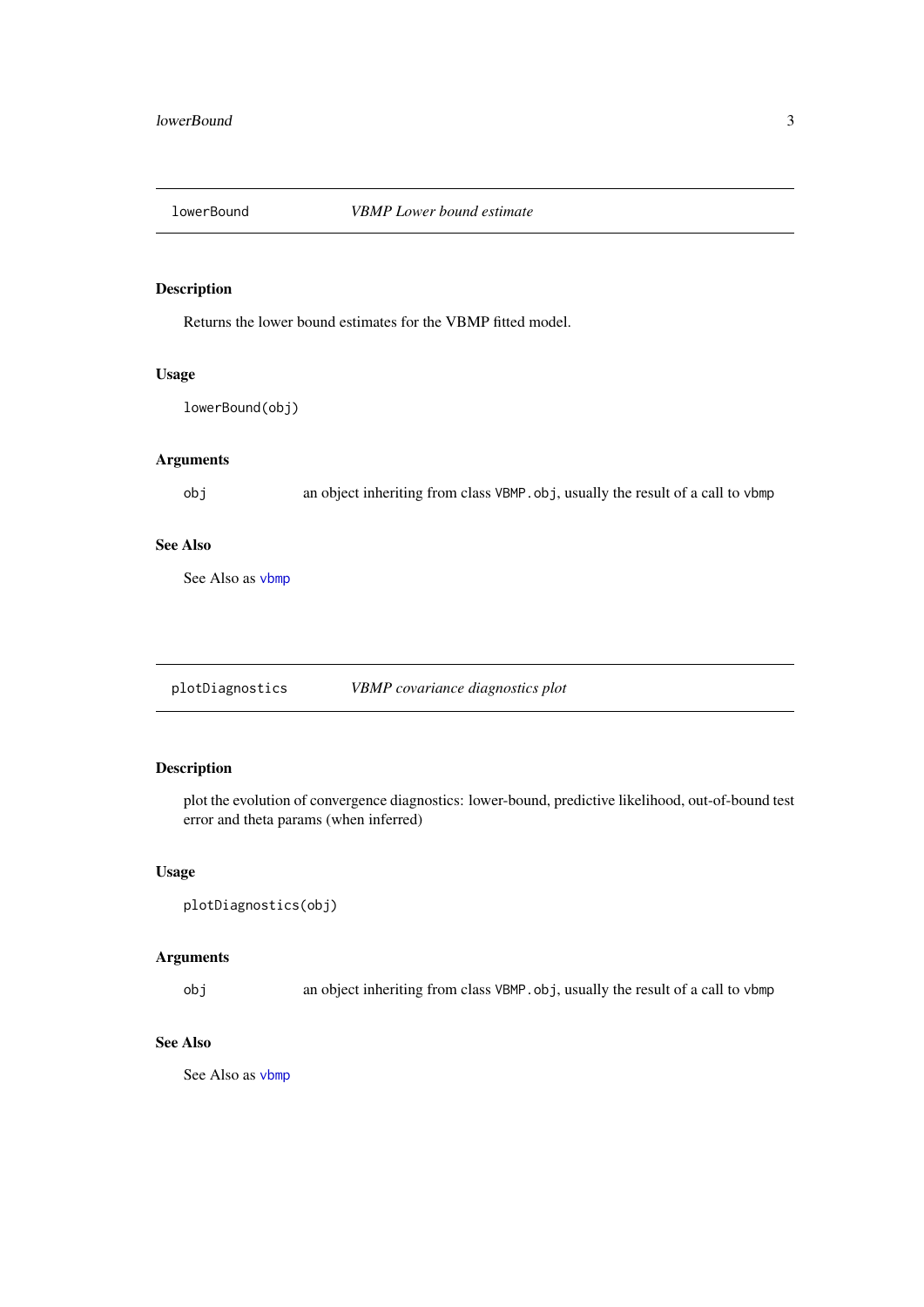<span id="page-3-2"></span><span id="page-3-0"></span>

Predicted class targets of test dataset.

# Usage

predClass(obj)

# Arguments

obj an object inheriting from class VBMP.obj, usually the result of a call to vbmp

# See Also

See Also as [vbmp](#page-5-1)

<span id="page-3-1"></span>predError *Out-of-Sample VBMP Prediction error*

# Description

Out-of-Sample Percent Prediction error estimate (0-1 error loss).

#### Usage

predError(obj)

# Arguments

obj an object inheriting from class VBMP.obj, usually the result of a call to vbmp

# See Also

See Also as [vbmp](#page-5-1)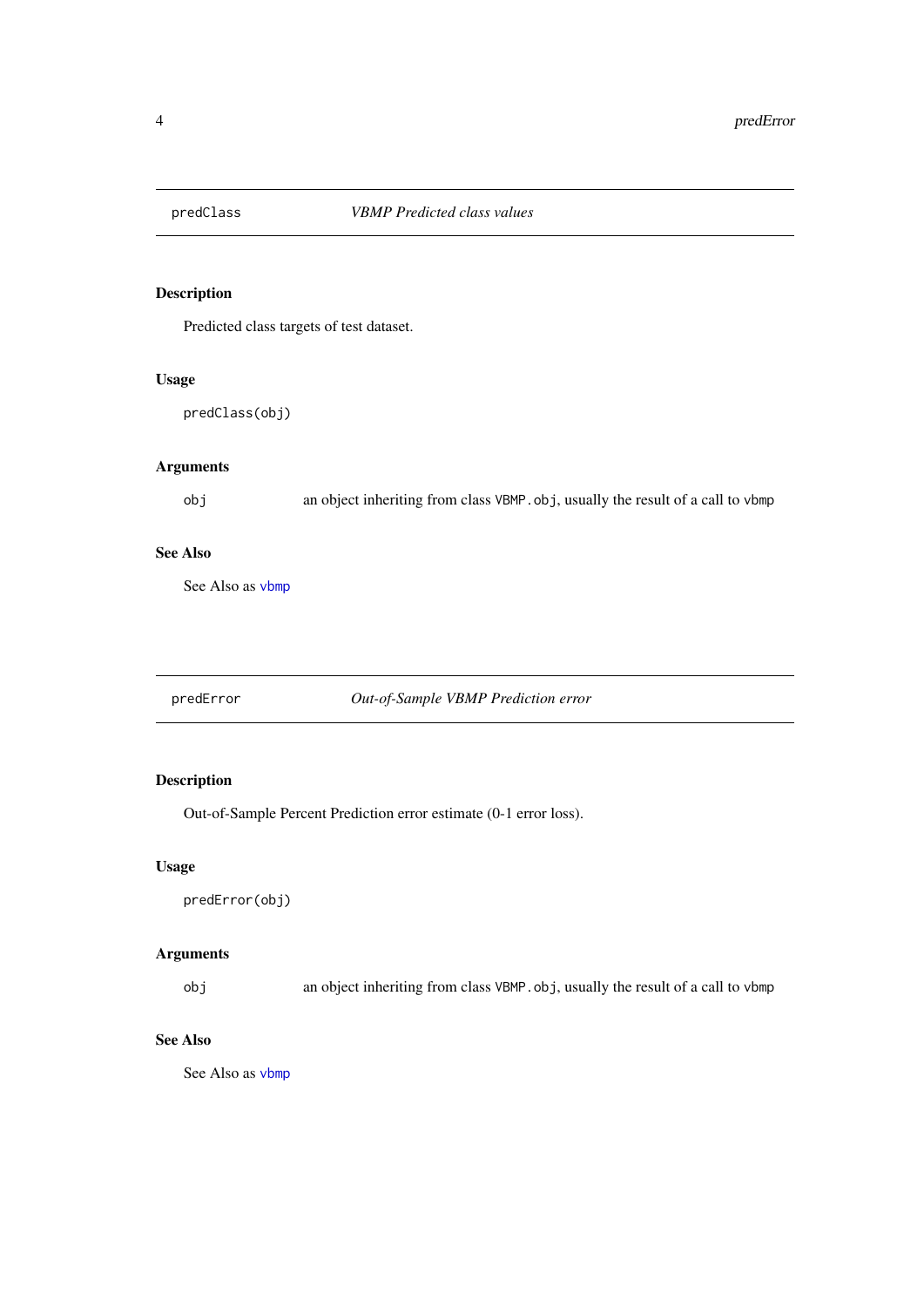<span id="page-4-1"></span><span id="page-4-0"></span>

Obtains estimates of class posterior probabilities from a fitted VBMP object

# Usage

```
predictCPP(obj, X.TEST=NULL)
```
# Arguments

| obi    | an object inheriting from class VBMP. obj, usually the result of a call to vbmp   |
|--------|-----------------------------------------------------------------------------------|
| X.TEST | optionally, matrix in which to look for variables with which to predict. If omit- |
|        | ted, the fitted predictors are used.                                              |

# See Also

See Also as [vbmp](#page-5-1)

<span id="page-4-2"></span>

| predLik | VBMP predictive likelihood estimate |
|---------|-------------------------------------|
|---------|-------------------------------------|

# Description

Returns the predictive likelihood estimate for the VBMP fitted model.

# Usage

predLik(obj)

# Arguments

obj an object inheriting from class VBMP.obj, usually the result of a call to vbmp

# See Also

See Also as [vbmp](#page-5-1)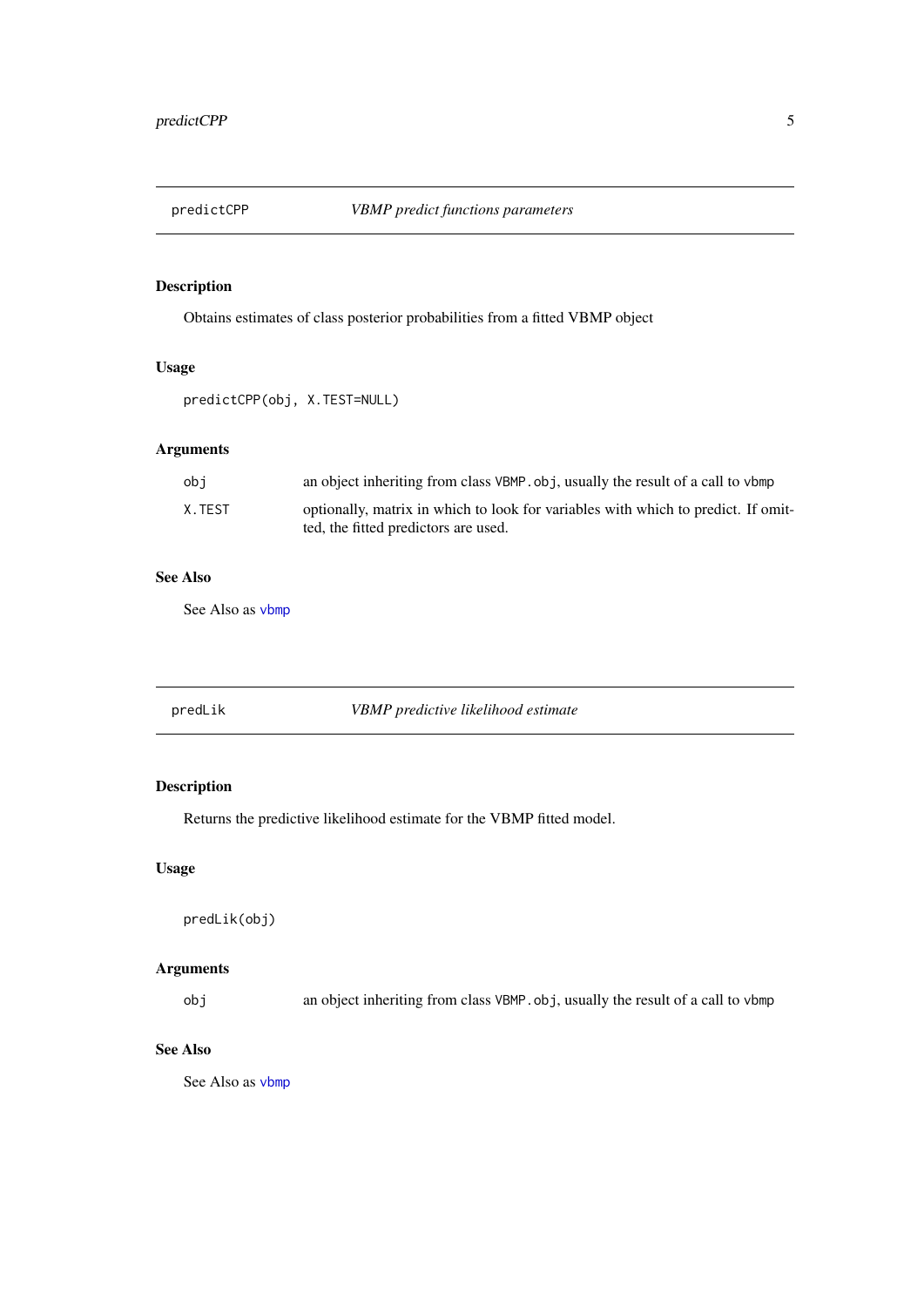<span id="page-5-1"></span><span id="page-5-0"></span>

Used to fit a Multinomial Probit Regression model, specified by giving the matrix design X, the associated response variables t.class, kernel type and covariate scaling parameters. Covariance paramters can be inferred from the data.

### Usage

 $vbm(X, t.class, X.TEST, t.class.TEST, theta, control = list())$ 

#### Arguments

| X            | Feature matrix for parameter 'estimation'                                              |
|--------------|----------------------------------------------------------------------------------------|
| t.class      | Target values, integer number used for class labels.                                   |
| X.TEST       | Feature matrix to compute out-of-sample (test) prediction errors and likelihoods       |
| t.class.TEST | Target values for test data                                                            |
| theta        | The covariance function parameters (e.g. scaling coefficients for each dimen-<br>sion) |
| control      | A list of control parameters. See Details                                              |

#### Details

In this implementation a single covariance function is shared across all classes. Compute the predictive posteriors on the test set and the associated likelihood and test errors at each iteration.

The control argument is a list that can supply any of the following components:

**InfoLevel** 0 to suppress tracing  $($  > 0 to print different levels of monitoring information)

sFILE.TRACE File name where to redirect output (default NULL)

- bThetaEstimate if covariance parameter estimation switched on. Defaults to FALSE (switched off)
- sKernelType Kernel function used in training and predicting. Currently implemented kernels are Gaussian ("gauss"), Cauchy ("cauchy"), Laplace ("laplace"), Polynomial ("poly"), Homogeneous polynomial ("hpoly"), 'Thin-plate' spline ("tps"), 'linear' spline ("lsp") and Inner product("iprod"). Defaults to "gauss".
- maxIts Maximum number of variational EM steps to take. Defaults to 50.
- Thresh Convergence threshold on marginal likelihood lowerbound. Defaults to 1e-4.
- method Integral computation method: "quadrature" (Gaussian quadrature) or "classic"(simple sampler). Defaults to "quadrature".
- nNodesQuad Number of nodes used for quadrature. Defaults to 49.
- nSampsTG Number of samples used in obtaining mean of truncated Gaussian. Defaults to 1000.

nSampsIS Number of samples used in the importance sampler. Defaults to 1000.

nSmallNo Small number used to prevent numerical problems (ill-conditioned covariance matrix). Defaults to 1e-10.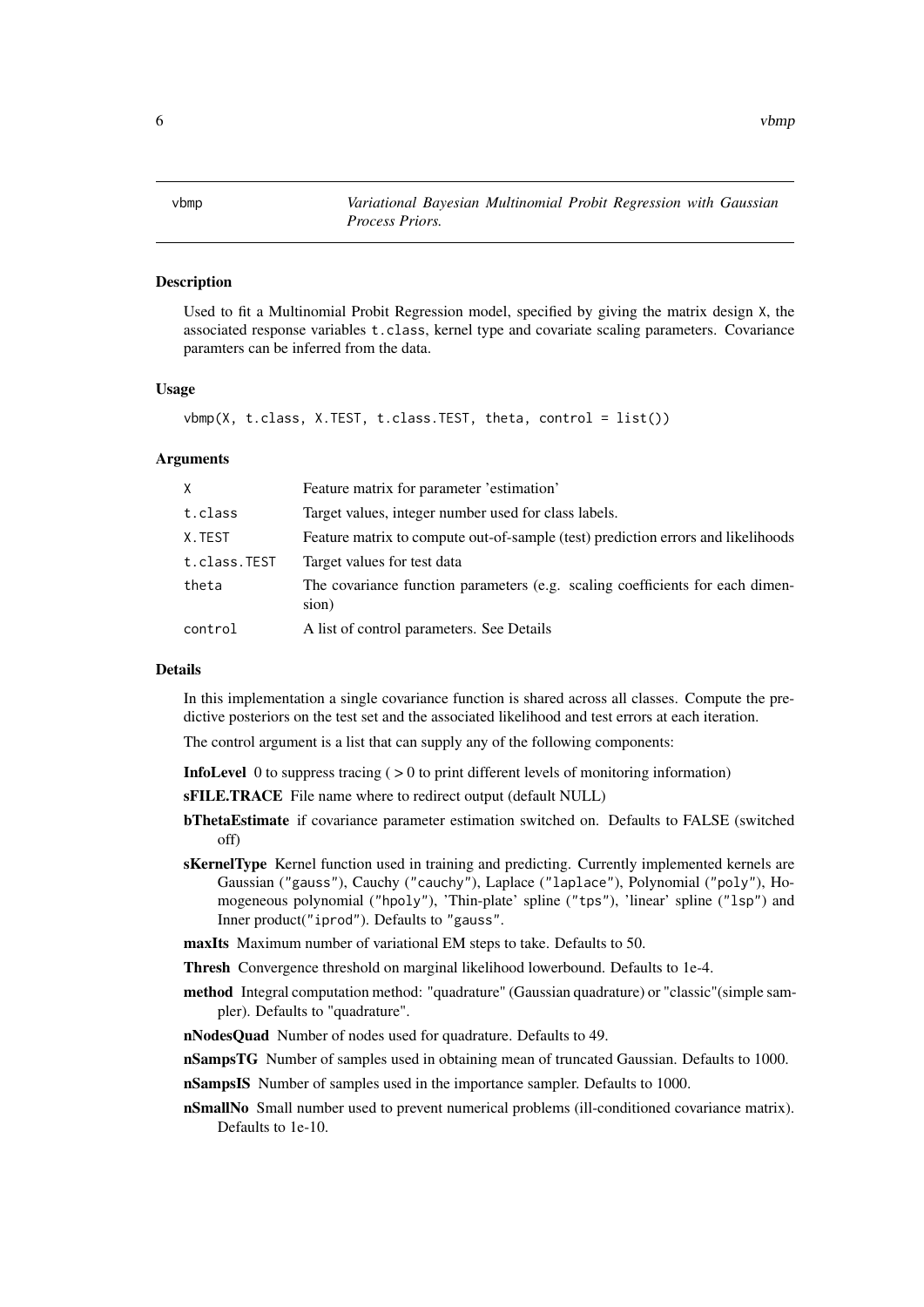- <span id="page-6-0"></span>parGammaTau,parGammaSigma The location and scale parameters of the Gamma prior over covaraince params. Default to 1e-6.
- bMonitor TRUE to collect monitor convergence diagnostics at each iteration. Defaults to FALSE.
- bPlotFitting TRUE to plot test performance results at each iteration during model estimation (if TRUE it forces bMonitor to TRUE). Defaults to FALSE.

# Value

vbmp returns an object of class "VBMP.obj". An object of class "VBMP.obj" is a list containing at least the following components:

| Кc          | Number of classes                                                                                     |
|-------------|-------------------------------------------------------------------------------------------------------|
| Ptest       | Matrix of multinomial class predictive posterior probabilities for the test data                      |
| X           | Feature matrix                                                                                        |
| invPHI      | Inverse of the Kernel matrix                                                                          |
| Y           | Matrix of auxiliary variables                                                                         |
| M           | Matrix of GP random variables                                                                         |
| theta       | covariance kernel hyperparameters (estimates computed during model fitting, if<br>inferred            |
| sKernelType | Kernel function used in training and predicting                                                       |
| Test.Err    | Out-of-Sample Percent Prediction error estimates computed during model fitting<br>$(0-1$ error loss). |
| PL          | Predictive Likelihood estimates computed during model fitting                                         |
| LOWER.BOUND | Lower bound estimates computed during model fitting                                                   |

#### Author(s)

N Lama <nicola.lama@unina2.it>, MA Girolami <girolami@dcs.gla.ac.uk>

#### References

Girolami M, Rogers S, *Variational Bayesian Multinomial Probit Regression with Gaussian Process Priors*, Neural Computation 18, 1790-1817 (2006). Lama N, Girolami M *vbmp: Variational Bayesian Multinomial Probit Regression for multi-class classification in R*, Bioinformatics 24(1):135-136 (2008). <http://bioinformatics.oxfordjournals.org/cgi/content/short/btm535v1>

# See Also

See Also as [predictCPP](#page-4-1), [covParams](#page-1-1), [lowerBound](#page-2-1), [predError](#page-3-1), [predLik](#page-4-2), [predClass](#page-3-2)

# Examples

## ----------------------------------------------------------------------------- ## EXAMPLE 1 - Theta estimate with synthetic data ## ----------------------------------------------------------------------------- ## Samples of 2-D data points drawn from three nonlinearly separable ## classes which take the form of two annular rings and one zero-centered ## Gaussian are used in this little illustrative example. genSample <- function(n, noiseVar=0) { ## class 1 and 2  $(x \sim U(0,1))$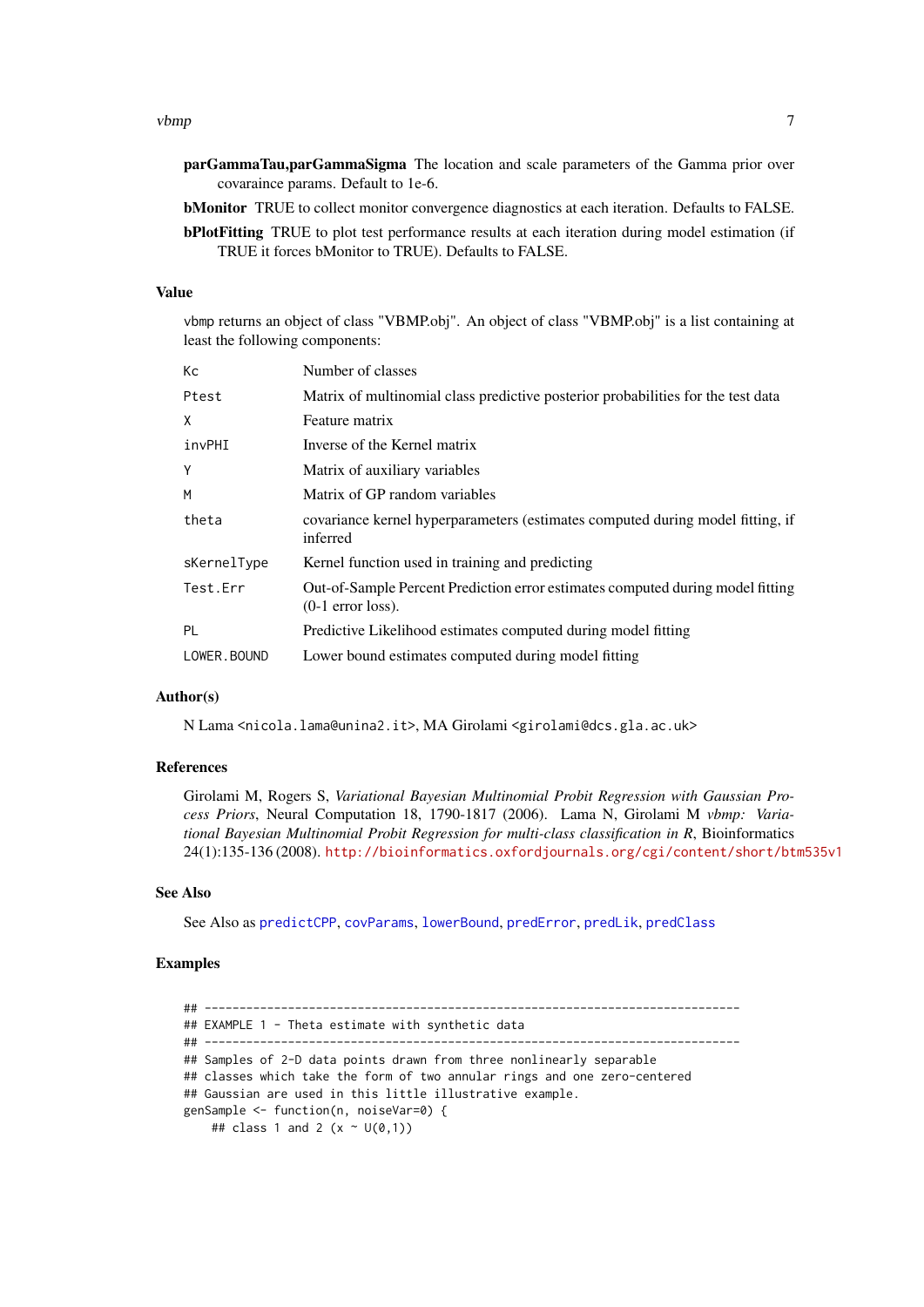```
u \leq -4. * matrix(runif(2*n), nrow=n, ncol=2) - 2.;
    i <- which(((u[, 1]^2 + u[, 2]^2) > .1) & ((u[, 1]^2 + u[, 2]^2) < .5) );
    j \leftarrow \text{which}(((u[, 1]^2 + u[, 2]^2) > .6) \& ((u[, 1]^2 + u[, 2]^2) < 1) );
    X \leftarrow u[c(i, j),];
    t.class \leq c(rep(1, length(i)),rep(2, length(j)));
    ## class 3 (x ~ N(0,1))
    x \le 0.1 * matrix(rnorm(2*length(i)), ncol=2, nrow=length(i));
    k \le - which((x[, 1]^2 + x[, 2]^2) < 0.1);
    X \leftarrow \text{rbind}(X, x[k, ]);t.class \leq c(t.class, rep(3, length(k)));
    ## add random coloumns
   if (noiseVar>0) X <- cbind(X, matrix(rnorm(noiseVar*nrow(X)), ncol=noiseVar, nrow=nrow(X)));
    structure( list( t.class=t.class, X=X), class="MultiNoisyData");
}
set.seed(123); ## Init random number generator
## Generate training and test samples as an independent
## test set to assess out-of-sample prediction error
## and predictive likelihoods.
nNoisyInputs \leq 0; ## number of additional noisy input parameters
Ntest <- Ntrain <- 500; ## sample sizes
dataXt.train <- genSample(Ntrain, nNoisyInputs);
dataXt.test <- genSample(Ntest, nNoisyInputs);
## Not run:
theta <- runif(ncol(dataXt.train$X));
 res <- vbmp( dataXt.train$X, dataXt.train$t.class,
        dataXt.test$X, dataXt.test$t.class, theta,
         control=list(bThetaEstimate = T,
         bPlotFitting=T, maxIts=50));
## End(Not run)
## set theta params (previously estimated)
theta <- c(0.09488309, 0.16141604);
## Fit the vbmp
res <- vbmp( dataXt.train$X, dataXt.train$t.class,
        dataXt.test$X, dataXt.test$t.class, theta,
        control=list(maxIts=5));
## print out-of-sample error estimate
predError(res);
## Not run:
## ----------------------------------------------------------
## EXAMPLE 2 - BRCA12 genomic data
## ----------------------------------------------------------
## Leave-one-out (LOO) cross-validation prediction error of the probabilistic
## Gaussian process classifier used in Zsofia Kote-Jarai et al.
## Clin Cancer Res 2006;12(13);3896-3901
  if(any(installed.packages()[,1]=="Biobase")) {
    library("Biobase");
    data("BRCA12");
    brca.y <- BRCA12$Target.class;
    brca.x \leftarrow t(exprs(BRCA12));} else {
```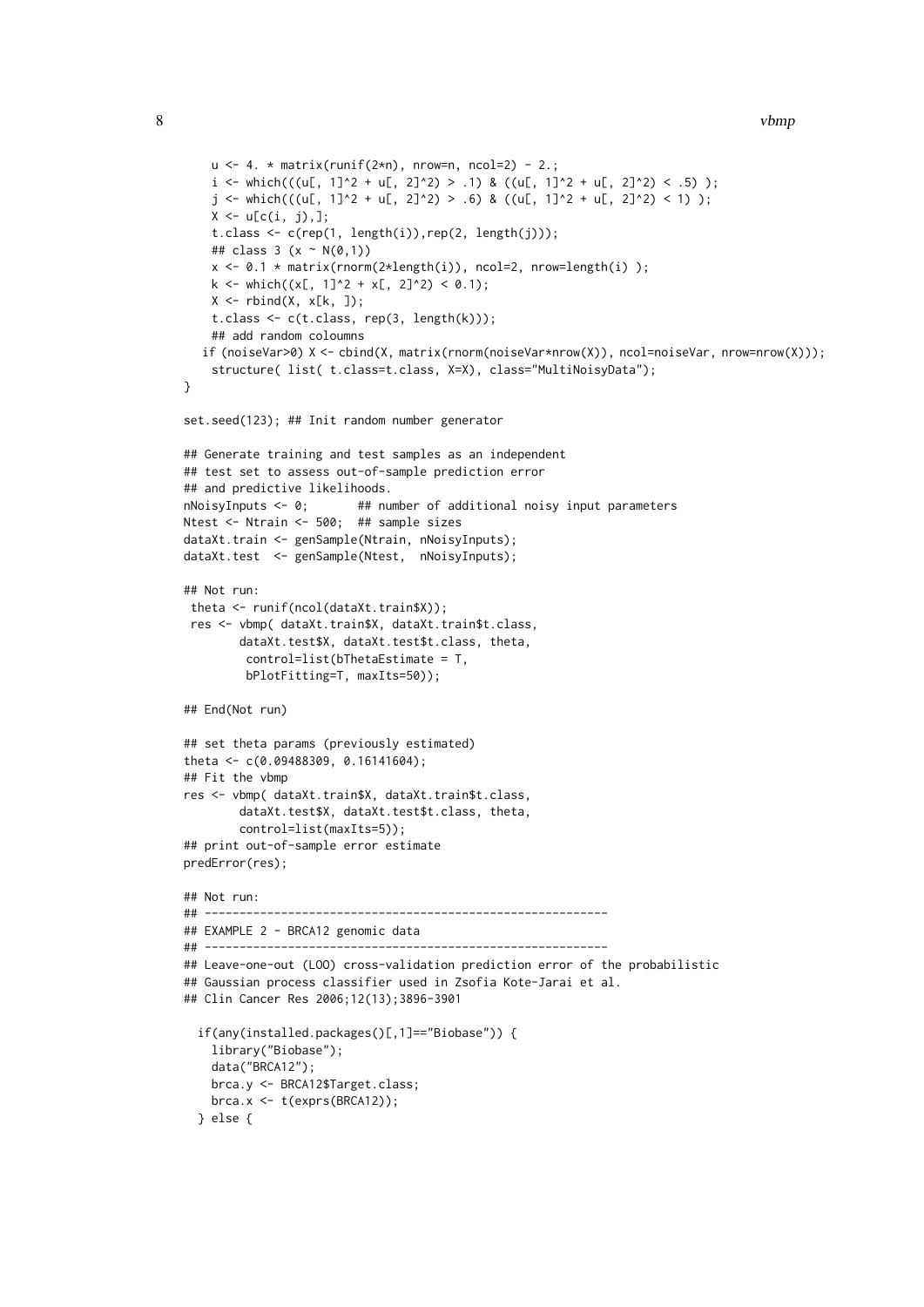```
print("Deprecated.....");
load(url("http://www.dcs.gla.ac.uk/people/personal/girolami/pubs_2005/VBGP/BRCA12.RData"));
 brca.y <- as.numeric(BRCA12$y);
  brca.x \leq as.matrix(BRCA12[,-1]);
}
sKernelType <- "iprod"; ## Covariance function type
Thresh <- 1e-8; ## Iteration threshold
InfoLevel <- 1;
theta \leq rep(1.0, ncol(brca.x));
ITER.THETA <- 24;
n <- nrow(brca.x) ;
Kfold <- n; # number of folds , if equal to n then LOO
samps <- sample(rep(1:Kfold, length=n), n, replace=FALSE);
res \leq rep(NA, n);
print(paste("LOO crossvalidation started...... (",n,"steps)"));
for (x in 1:Kfold) {
    cat(paste(x, ", ", sep='")); flush.console();resX <- vbmp( brca.x[samps!=x,], brca.y[samps!=x],
                  brca.x[samps==x,], brca.y[samps==x],
                  theta, control=list(bThetaEstimate=F,
                  bPlotFitting=F, maxIts=ITER.THETA,
                  sKernelType=sKernelType, Thresh=Thresh));
    res[samps==x] <- predClass(resX);
}
print("(end)");
print(paste("Crossvalidated error rate", round(sum(res!=brca.y)/n,2)));
```

```
## End(Not run)
```